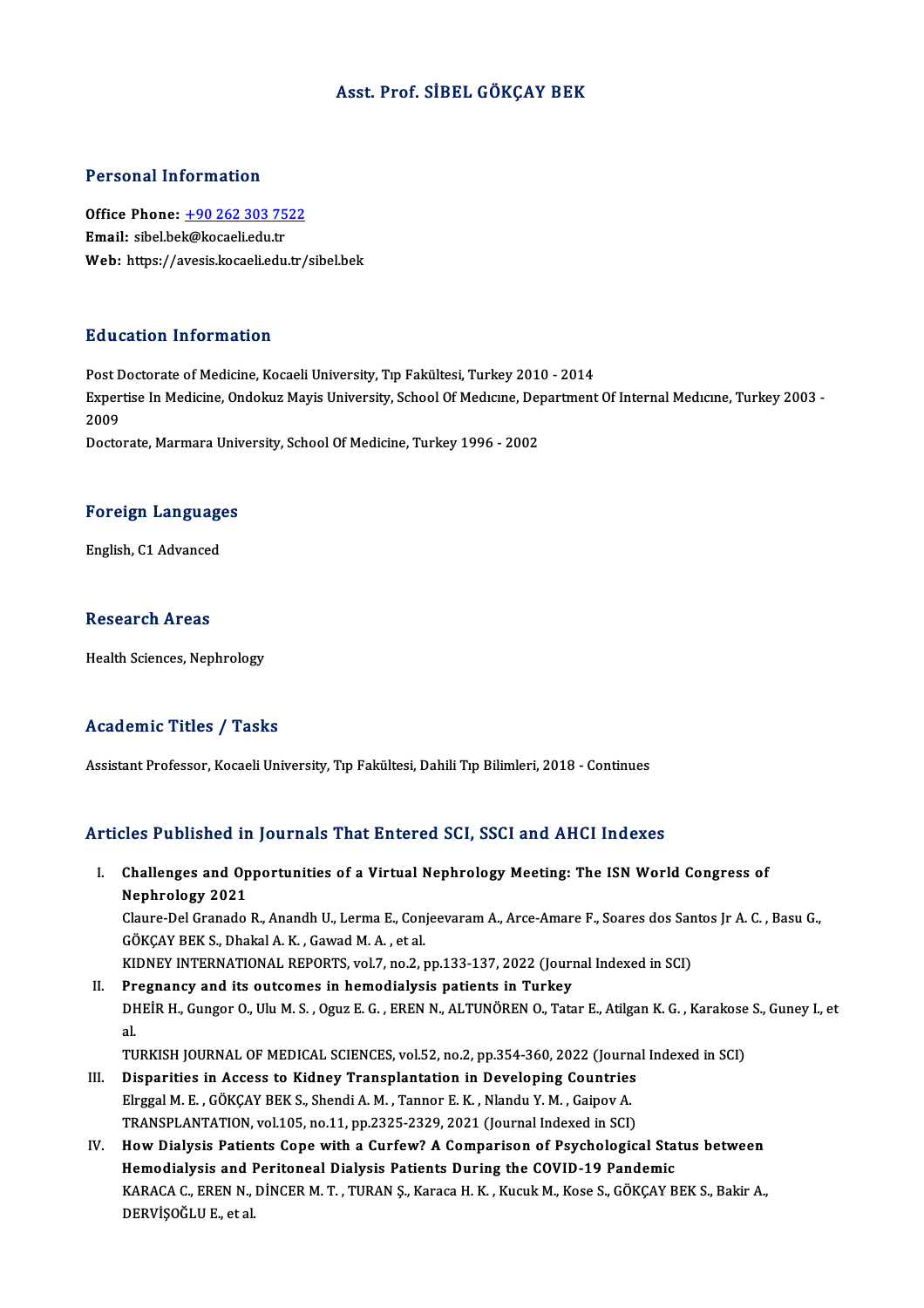BLOOD PURIFICATION, 2021 (Journal Indexed in SCI)

BLOOD PURIFICATION, 2021 (Journal Indexed in SCI)<br>V. Usefulness of Peritoneal Ultrafiltration in Patients with Diuretic Resistant Heart Failure without End-<br>Stage Penel Disease **BLOOD PURIFICATION,<br>Usefulness of Perito:<br>Stage Renal Disease**<br>SAHINE COVCAV PEV Usefulness of Peritoneal Ultrafiltration in Patients with Diuretic Resistant Heart Failure without I<br>Stage Renal Disease<br>ŞAHİN E., GÖKÇAY BEK S., EREN N., KARAÜZÜM İ., ERGÜL M., YILDIZ N., ŞAHİN T., DERVİŞOĞLU E., KALENDER <mark>Stage Renal</mark><br>ŞAHİN E., GÖ<br>GÖNÜLLÜ B.<br>CARDIOREN ŞAHİN E., GÖKÇAY BEK S., EREN N., KARAÜZÜM İ., ERGÜL M., YILDIZ N., ŞAHİN T., D<br>GÖNÜLLÜ B.<br>CARDIORENAL MEDICINE, vol.10, no.6, pp.429-439, 2020 (Journal Indexed in SCI)<br>Social Modia Coverage of the International Society of GÖNÜLLÜ B.<br>CARDIORENAL MEDICINE, vol.10, no.6, pp.429-439, 2020 (Journal Indexed in SCI)<br>VI. Social Media Coverage of the International Society of Nephrology World Congress of Nephrology<br>2010: Exploring Novel Stratogie CARDIORENAL MEDICINE, vol.10, no.6<br>Social Media Coverage of the Inte<br>2019: Exploring Novel Strategies Social Media Coverage of the International Society of Nephrology World Congress of Nephrology<br>2019: Exploring Novel Strategies<br>Anandh U., Basu G., Bajpai D., Shingada A.K. , Lerma E.V. , GÖKÇAY BEK S., Lopez-Almaraz E., Cl 2019: Exploring Novel Strategies<br>Anandh U., Basu G., Bajpai D., Shingada<br>R., Arce-Amare F., Dheerendra P., et al.<br>KIDNEV INTERNATIONAL REPORTS, V. Anandh U., Basu G., Bajpai D., Shingada A. K. , Lerma E. V. , GÖKÇAY BEK S., Lopez-Almaraz E., Cla<br>R., Arce-Amare F., Dheerendra P., et al.<br>KIDNEY INTERNATIONAL REPORTS, vol.5, no.10, pp.1615-1619, 2020 (Journal Indexed in R., Arce-Amare F., Dheerendra P., et al.<br>KIDNEY INTERNATIONAL REPORTS, vol.5, no.10, pp.1615-1619, 2020 (Journal Indexed in SCI)<br>VII. The effect of hepcidin on components of metabolic syndrome in chronic kidney disease KIDNEY INTERNA<br>The effect of he<br>sectional study<br>CÖVCAV PEV S. U VII. The effect of hepcidin on components of metabolic syndrome in chronic kidney disease: a cross-<br>sectional study<br>GÖKÇAY BEK S., Ustuner B., EREN N., Senturk Z., KALENDER GÖNÜLLÜ B. sectional study<br>GÖKÇAY BEK S., Ustuner B., EREN N., Senturk Z., KALENDER GÖNÜLLÜ B.<br>REVISTA DA ASSOCIACAO MEDICA BRASILEIRA, vol.66, no.8, pp.1100-1107, 2020 (Journal Indexed in SCI)<br>Ph. (D.) alleimmunization treated by do VIII. Rh (D) alloimmunization treated by double filtration plasmapheresis<br>Bek S., EREN N., UZAY A., BAKIRDÖĞEN S. REVISTA DA ASSOCIACAO MEDICA BRASI<br>**Rh (D) alloimmunization treated by (Bek S., EREN N., UZAY A., BAKIRDÖĞEN S.**<br>TRANSELISION AND ADHEDESIS SCIENCE Rh (D) alloimmunization treated by double filtration plasmapheresis<br>Bek S., EREN N., UZAY A., BAKIRDÖĞEN S.<br>TRANSFUSION AND APHERESIS SCIENCE, vol.58, no.1, pp.83-86, 2019 (Journal Indexed in SCI)<br>Serum shrelin levelsy Is Bek S., EREN N., UZAY A., BAKIRDÖĞEN S.<br>TRANSFUSION AND APHERESIS SCIENCE, vol.58, no.1, pp.83-86, 2019 (Journal Indexed in SCI)<br>IX. Serum ghrelin levels: Is there any association with malnutrition and depression in pe TRANSFUSION AND<br>Serum ghrelin lev<br>dialysis patients?<br>Bek C S - Betman A Serum ghrelin levels: Is there any association with malnutrition a<br>dialysis patients?<br>Bek G.S., Batman A., Eraldemir C., EREN N., Bakirdogen S., DERVİŞOĞLU E.<br>Hinnelmatia vel 22.ne 1.nn 42.49.2019 (Jaurnal Indexed in SCL E dialysis patients?<br>Bek G. S. , Batman A., Eraldemir C., EREN N., Bakirdogen S., DERVİŞOĞLU E.<br>Hippokratia, vol.22, no.1, pp.43-48, 2018 (Journal Indexed in SCI Expanded) X. The birth of@ISNeducation. Hippokratia, vol.22, no.1, pp.43-48, 2018 (Journal Indexed in SCI Expanded)<br>T<mark>he birth of @ISNeducation.</mark><br>Desai T., Conjeevaram A., Taco O., Nair S., Sridharan S., Claure-Del G., Neuen B., Penmatsa K., Basu G., Buchkremer The bir<br>Desai T.<br>F., et al.<br>Kidney Desai T., Conjeevaram A., Taco O., Nair S., Sridharan S., Claure-Del G., Neuer<br>F., et al.<br>Kidney international, vol.92, pp.1024-1028, 2017 (Journal Indexed in SCI)<br>The effects of sorum lontin levels on thrombogyte aggregat F., et al.<br>Kidney international, vol.92, pp.1024-1028, 2017 (Journal Indexed in SCI)<br>XI. The effects of serum leptin levels on thrombocyte aggregation in peritoneal dialysis patients<br>BAKIRDÖĞEN S., EREN N., GÖKÇAY BEK S Kidney international, vol.92, pp.1024-1028, 2017 (Journal Indexed in SCI) The effects of serum leptin levels on thrombocyte aggregation in p<br>BAKIRDÖĞEN S., EREN N., GÖKÇAY BEK S., MEHTAP Ö., ÇEKMEN M. B.<br>Pakistan Journal of Medical Sciences, vol.32, 2016 (Journal Indexed in SCI)<br>Nautranbil selet XII. Neutrophil gelatinase-associated lipocalin levels during the first 48 hours of intensive care may indicate upcoming acute kidney injury Pakistan Journal of Medical Sciences, vol.32,<br>Neutrophil gelatinase-associated lipoca<br>indicate upcoming acute kidney injury<br>Kamis E. Vegenage J. Musul M. BAVDEMin Kamis F., Yegenaga I., Musul M., BAYDEMİR C., Bek S., Kalender B., Baykara N. JOURNAL OF CRITICAL CARE, vol.34, pp.89-94, 2016 (Journal Indexed in SCI) Kamis F., Yegenaga I., Musul M., BAYDEMİR C., Bek S., Kalender B., Baykara N.<br>JOURNAL OF CRITICAL CARE, vol.34, pp.89-94, 2016 (Journal Indexed in SCI)<br>XIII. The relationship between brain-derived neurotrophic factor level JOURNAL OF CRITICAL CARE, vol.34, pp.89-94, 2016 (Journal Ind<br>The relationship between brain-derived neurotrophic face<br>and depressive symptoms: a study on peritoneal dialysis<br>ERALDEMIRE C. OTGOY D. Bok S. Kin H. DERVISOČLU The relationship between brain-derived neurotrop<br>and depressive symptoms: a study on peritoneal di<br>ERALDEMİR F.C., Ozsoy D., Bek S., Kir H., DERVİŞOĞLU E.<br>PENAL FAU UPE vol 37 no.4 nn 733 736 2015 (Journal) and depressive symptoms: a study on peritoneal dialysis<br>ERALDEMİR F. C. , Ozsoy D., Bek S., Kir H., DERVİŞOĞLU E.<br>RENAL FAILURE, vol.37, no.4, pp.722-726, 2015 (Journal Indexed in SCI) ERALDEMİR F. C. , Ozsoy D., Bek S., Kir H., DERVİŞOĞLU E.<br>RENAL FAILURE, vol.37, no.4, pp.722-726, 2015 (Journal Indexed in SCI)<br>XIV. Crescentic Glomerulonephritis During the Course of Squamous Cell Lung Cancer: an Unc RENAL FAILURE, vol.37, no.4, pp.7;<br>Crescentic Glomerulonephritis<br>Paraneoplastic Manifestation?. Crescentic Glomerulonephritis During the<br>Paraneoplastic Manifestation?.<br>Inal S., GÖKÇAY BEK S., onec k., ısık g., ERTEN Y.<br>Ilhod Illuelarereci Hemateleji Onkoleji Dergisi Paraneoplastic Manifestation?.<br>Inal S., GÖKÇAY BEK S., onec k., ısık g., ERTEN Y.<br>Uhod-Uluslararasi Hematoloji-Onkoloji Dergisi, vol.23, pp.278-279, 2013 (Journal Indexed in SCI)<br>Dees neriodental disease reflest atheressle Inal S., GÖKÇAY BEK S., onec k., ısık g., ERTEN Y.<br>Uhod-Uluslararasi Hematoloji-Onkoloji Dergisi, vol.23, pp.278-279, 2013 (Journal Indexed in SCI)<br>XV. Does periodontal disease reflect atherosclerosis in continuous amb Uhod-Ulus<br>Does peri<br>patients?<br>Congiz M. I Does periodontal disease reflect at<br>patients?<br>Cengiz M. I. , Bal S., Goekcay S., Cengiz K.<br>JOUPNAL OF PERJODONTOLOCY, vel 79 patients?<br>Cengiz M. I. , Bal S., Goekcay S., Cengiz K.<br>JOURNAL OF PERIODONTOLOGY, vol.78, no.10, pp.1926-1934, 2007 (Journal Indexed in SCI)

### Articles Published in Other Journals

rticles Published in Other Journals<br>I. COVID-19 Infection in Peritoneal Dialysis Patients: A Comparative Outcome Study with Patients on<br>Hemodialysis and Patients without Kidney Disease hes I dishincd in Other Journals<br>COVID-19 Infection in Peritoneal Dialysis Patients:<br>Hemodialysis and Patients without Kidney Disease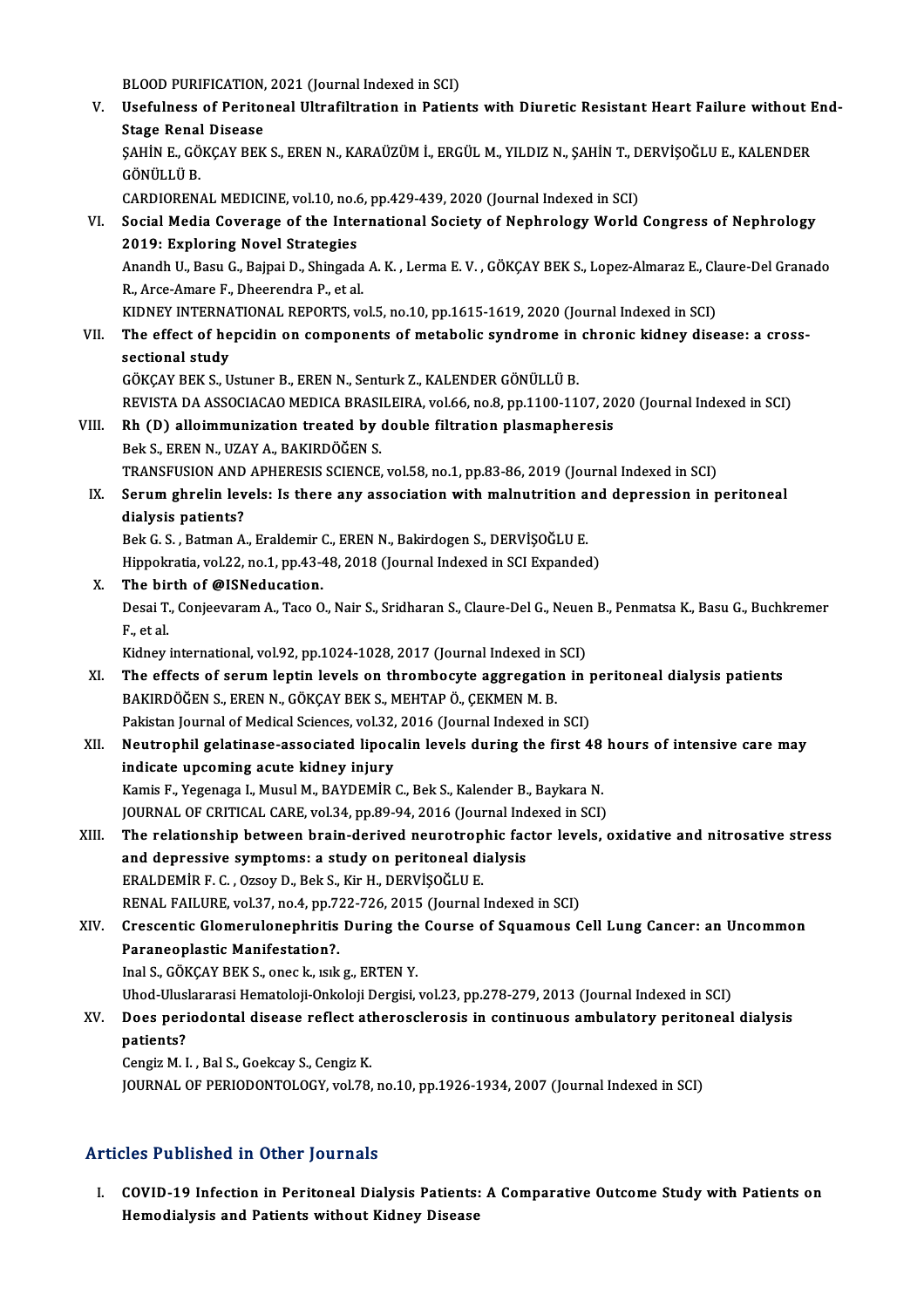KAZANCIOĞLU R., Ozturk S., TURGUTALP K., GÜRSU M., ARICI M., ORUÇ A., Ahbap E., GÖKÇAY BEK S., Sengul E.,<br>Qaytman M. B., et al KAZANCIOĞLU R., Oz<br>Ogutmen M. B. , et al.<br>TURKISH JOURNAL C KAZANCIOĞLU R., Ozturk S., TURGUTALP K., GÜRSU M., ARICI M., ORUÇ A., Ahbap E., GÖKÇAY<br>Ogutmen M. B. , et al.<br>TURKISH JOURNAL OF NEPHROLOGY, vol.31, no.1, pp.33-42, 2022 (Journal Indexed in ESCI)<br>Evalulation of Onticel Ceb

- Ogutmen M. B. , et al.<br>TURKISH JOURNAL OF NEPHROLOGY, vol.31, no.1, pp.33-42, 2022 (Journal Indexed in ESCI)<br>II. Evalulation of Optical Coherence Tomography Measurements in Peritoneal Dialysis Patients<br>CÖYCAV PEV S. BATMAN TURKISH JOURNAL OF NEPHROLOGY, vol.31, no.1, pp.33-42, 2022 (Journal Indexed in ESCI)<br>Evalulation of Optical Coherence Tomography Measurements in Peritoneal Dialys<br>GÖKÇAY BEK S., BATMAN A., EREN N., YILMAZ TUĞAN B., BAKIRD Evalulation of Optical Coherence Tomography Measurements in Peritoneal Dialy<br>GÖKÇAY BEK S., BATMAN A., EREN N., YILMAZ TUĞAN B., BAKIRDÖĞEN S.<br>Kocaeli Medical Journal, vol.10, no.1, pp.147-153, 2021 (Other Refereed Nationa
- III. Social media and organ donation-A narrative review Basu G., Nair S., GÖKÇAY BEK S., Dheerendra P., Penmatsa K. R., Balasubramanian K., Shingada A., Conjeevaram A. INDIANJOURNALOF TRANSPLANTATION,vol.15,no.2,pp.139-146,2021 (Journal Indexed inESCI) Basu G., Nair S., GÖKÇAY BEK S., Dheerendra P., Penmatsa K. R. , Balasubramanian K., Shingada A., Conje<br>INDIAN JOURNAL OF TRANSPLANTATION, vol.15, no.2, pp.139-146, 2021 (Journal Indexed in ESCI)<br>IV. Periton Diyalizi Hasta
- INDIAN JOURNAL OF TRANSPLANTATION, vol.15, no.2, pp.139-146, 2021 (Journal Indexed in ESCI)<br>Periton Diyalizi Hastalarının Periton DiyalizindenAyrılma Nedenleri: Tek Merkez Deneyimi<br>EREN N., Eryılmaz Y., ERGÜL M., YILDIZ N. Periton Diyalizi Hastalarının Periton DiyalizindenAyrılma Nedenleri: Tek Merkez I<br>EREN N., Eryılmaz Y., ERGÜL M., YILDIZ N., BALCİ S., GÖKÇAY BEK S., DERVİŞOĞLU E., KALEN<br>Sakarya Tıp Dergisi, vol.10, no.4, pp.629-635, 2020 EREN N., Eryilmaz Y., ERGÜL M., YILDIZ N., BALCİ S., GÖKÇAY BEK S., DERVİŞOĞLU E., KALENDER<br>Sakarya Tıp Dergisi, vol.10, no.4, pp.629-635, 2020 (Refereed Journals of Other Institutions)<br>V. Quality of sleep in kidney transp
- Sakarya Tıp Dergisi, vol.10, no.4, pp.629-635, 2020 (Refereed Journals of Other Institutions)<br>Quality of sleep in kidney transplant recipients: Any relationship with quality of l<br>OZER R., EREN N., ERGÜL M., GÖKÇAY BEK S., Quality of sleep in kidney transplant recipients: Any relationship with quality of lift<br>OZER R., EREN N., ERGÜL M., GÖKÇAY BEK S., DERVİŞOĞLU E.<br>Annals of Medical Research, vol.27, no.11, pp.2856, 2020 (Other Refereed Nati OZER R., EREN N., ERGÜL M., GÖKÇAY BEK S., DERVİŞOĞLU E.<br>Annals of Medical Research, vol.27, no.11, pp.2856, 2020 (Other Refereed National Journals)<br>VI. The Effect of Erythropoiesis-Stimulating Agents on Platelet Aggregati
- Annals of Medical Research, vol.27, no.11, pp.2856, 2020 (Other Refereed National Journals)<br>The Effect of Erythropoiesis-Stimulating Agents on Platelet Aggregation in Periton<br>Patients<br>BAKIRDÖĞEN S., EREN N., Bek S., Yavuz The Effect of Erythropoiesis-Stimulat<br>Patients<br>BAKIRDÖĞEN S., EREN N., Bek S., Yavuz S.<br>ISTANPUL MEDICAL JOUPNAL, vol 20, po

ISTANBUL MEDICAL JOURNAL, vol.20, no.6, pp.524-527, 2019 (Journal Indexed in ESCI)

BAKIRDÖĞEN S., EREN N., Bek S., Yavuz S.<br>ISTANBUL MEDICAL JOURNAL, vol.20, no.6, pp.524-527, 2019 (Journal Indexed in ESCI)<br>VII. The Effect of Hypermagnesemia on Platelet Aggregation in Peritoneal Dialysis Patients: An **ISTANE**<br>The Ef<br>Study<br>PAKIPI The Effect of Hypermagnesemia on Platelet Aggregation in Peritoneal Dialysis Patients: An in<br>Study<br>BAKIRDÖĞEN S., ÇEKMEN M. B. , BİLGİLİ Ü., MEHTAP Ö., EREN N., GÖKÇAY BEK S., ISMAN F. K. , YAVUZ S.<br>American Journal of Med

Study<br>BAKIRDÖĞEN S., ÇEKMEN M. B. , BİLGİLİ Ü., MEHTAP Ö., EREN N., GÖKÇAY BEK S., ISMAN F. K. , YAVUZ S.<br>American Journal of Medical Sciences and Medicine, 2019 (Refereed Journals of Other Institutions) BAKIRDÖĞEN S., ÇEKMEN M. B. , BİLGİLİ Ü., MEHTAP Ö., EREN N., GÖKÇAY BEK S., ISMAN F. K. , YAVUZ S.<br>American Journal of Medical Sciences and Medicine, 2019 (Refereed Journals of Other Institutions)<br>VIII. Periton Diyaliz Ha

- American Journal of Medical Sciences and Medicine, 2019 (Re<br>Periton Diyaliz Hastalarında Serum Ürik Asit ve 25-Hid<br>bakırdöğen s., EREN N., GÖKÇAY BEK S., YAVUZ S., TUNCAY M.<br>Turkich Nephrelegy Dialysis Transplantation, 201 Periton Diyaliz Hastalarında Serum Ürik Asit ve 25-Hidroksivitamin I<br>bakırdöğen s., EREN N., GÖKÇAY BEK S., YAVUZ S., TUNCAY M.<br>Turkish Nephrology Dialysis Transplantation, 2018 (Journal Indexed in ESCI)<br>The effects of ner Turkish Nephrology Dialysis Transplantation, 2018 (Journal Indexed in ESCI)
- bakırdöğen s., EREN N., GÖKÇAY BEK S., YAVUZ S., TUNCAY M.<br>Turkish Nephrology Dialysis Transplantation, 2018 (Journal Indexed in ESCI)<br>IX. The effects of peripheral platelet and leukocyte counts on platelet aggregation in The effects of peripheral platelet and leukocyte counts on platelet aggregation in peritoneal c<br>patients<br>BAKIRDÖĞEN S., GÖKÇAY BEK S., EREN N., UZAY A., ÇEKMEN M. B. , Bilgili Ü., Yavuz S., Tuncay M., Yılmaz A.<br>Kosaali Mad

patients<br>BAKIRDÖĞEN S., GÖKÇAY BEK S., EREN N., UZAY A., ÇEKMEN M. B. , Bilgili Ü., Yavuz S.<br>Kocaeli Medical Journal, vol.7, pp.214-217, 2018 (Other Refereed National Journals)<br>Havel interstitiel provmenia es en initial me BAKIRDÖĞEN S., GÖKÇAY BEK S., EREN N., UZAY A., ÇEKMEN M. B. , Bilgili Ü., Yavuz S., Tunca<br>Kocaeli Medical Journal, vol.7, pp.214-217, 2018 (Other Refereed National Journals)<br>X. Usual interstitial pneumonia as an initial m

Kocaeli Medical Journal, vol.7, pp.214-217, 2018 (Other Refereed National Journals)<br>X. Usual interstitial pneumonia as an initial manifestation of ankylosing spondylitis<br>Findik S., Erkan L., Gokcay S., Yildiz L., Uzun O., Respiratory Medicine Extra, vol.3, no.1, pp.48-51, 2007 (Refereed Journals of Other Institutions)

## Refereed Congress / Symposium Publications in Proceedings

- I. THE RELATIONSHIP BETWEEN SEVERITY OF INTERSTITIAL FIBROSIS AND ANEMIA IN PATIENT WITH PRIMARY GLOMERULONEPHRITIS: THE DATA FROM TSN-GOLD WORKING GROUP THE RELATIONSHIP BETWEEN SEVERITY OF INTERSTITIAL FIBROSIS AND ANEMIA IN PATIENT<br>WITH PRIMARY GLOMERULONEPHRITIS: THE DATA FROM TSN-GOLD WORKING GROUP<br>Cebeci E., TURGUTALP K., Ozturk S., Ozluk Y., GÖKÇAY BEK S., Sumnu A., **WITH PRI<br>Cebeci E., 1<br>O. F., et al.<br>57th FPA I** Cebeci E., TURGUTALP K., Ozturk S., Ozluk Y., GÖKÇAY BEK S., Sumnu A., Seyahi N., YA<br>O. F. , et al.<br>57th ERA-EDTA Congress, ELECTR NETWORK, 6 - 09 June 2020, vol.35, pp.683-684<br>TOLVARTAN TREATMENT IN POLYCYSTICKIDNEY DISEA O. F., et al.<br>57th ERA-EDTA Congress, ELECTR NETWORK, 6 - 09 June 2020, vo<br>II. TOLVAPTAN TREATMENT IN POLYCYSTICKIDNEY DISEASE<br>60YCAY PEKS, EREN N. Hely H. PALCIS, KALENDER GÖNÜLLÜ B
- 57th ERA-EDTA Congress, ELECTR NETWORK, 6 09 June 2020, volto **TOLVAPTAN TREATMENT IN POLYCYSTICKIDNEY DISEASE**<br>GÖKÇAY BEK S., EREN N., Uslu H., BALCİ S., KALENDER GÖNÜLLÜ B.<br>ISN Warld Congress of Naphrology, United Arab TOLVAPTAN TREATMENT IN POLYCYSTICKIDNEY DISEASE<br>GÖKÇAY BEK S., EREN N., Uslu H., BALCİ S., KALENDER GÖNÜLLÜ B.<br>ISN World Congress of Nephrology, United Arab Emirates, 26 March 2020<br>Dess single dese 13 yırlant seniyastad nn
- GÖKÇAY BEK S., EREN N., Uslu H., BALCİ S., KALENDER GÖNÜLLÜ B.<br>ISN World Congress of Nephrology, United Arab Emirates, 26 March 2020<br>III. Does single dose 13 valent conjugated pneumococcal vaccine provide enough antibo ISN World Congress of Nephrold<br>Does single dose 13 valent c<br>peritoneal dialysis patients?<br>EPEN N. ALBAYPAK H. GÖKCAY Does single dose 13 valent conjuga<br>peritoneal dialysis patients?<br>EREN N., ALBAYRAK H., GÖKÇAY BEK S.<br>ASN Kidney Week 5 - 10 Nevember 201 peritoneal dialysis patients?<br>EREN N., ALBAYRAK H., GÖKÇAY BEK S.<br>ASN Kidney Week, 5 - 10 November 2019<br>Periton divelir bastalarında tak dan k

EREN N., ALBAYRAK H., GÖKÇAY BEK S.<br>ASN Kidney Week, 5 - 10 November 2019<br>IV. Periton diyaliz hastalarında tek doz konjuge pnömokok aşısı yeterli antikor yanıtı sağlar mı?<br>ALBAYRAK H. EREN N. GÖKCAY BEK S. ERCÜL M. DERVISQ ASN Kidney Week, 5 - 10 November 2019<br>Periton diyaliz hastalarında tek doz konjuge pnömokok aşısı yeterli antikor yanıtı<br>ALBAYRAK H., EREN N., GÖKÇAY BEK S., ERGÜL M., DERVİŞOĞLU E., KALENDER GÖNÜLLÜ B.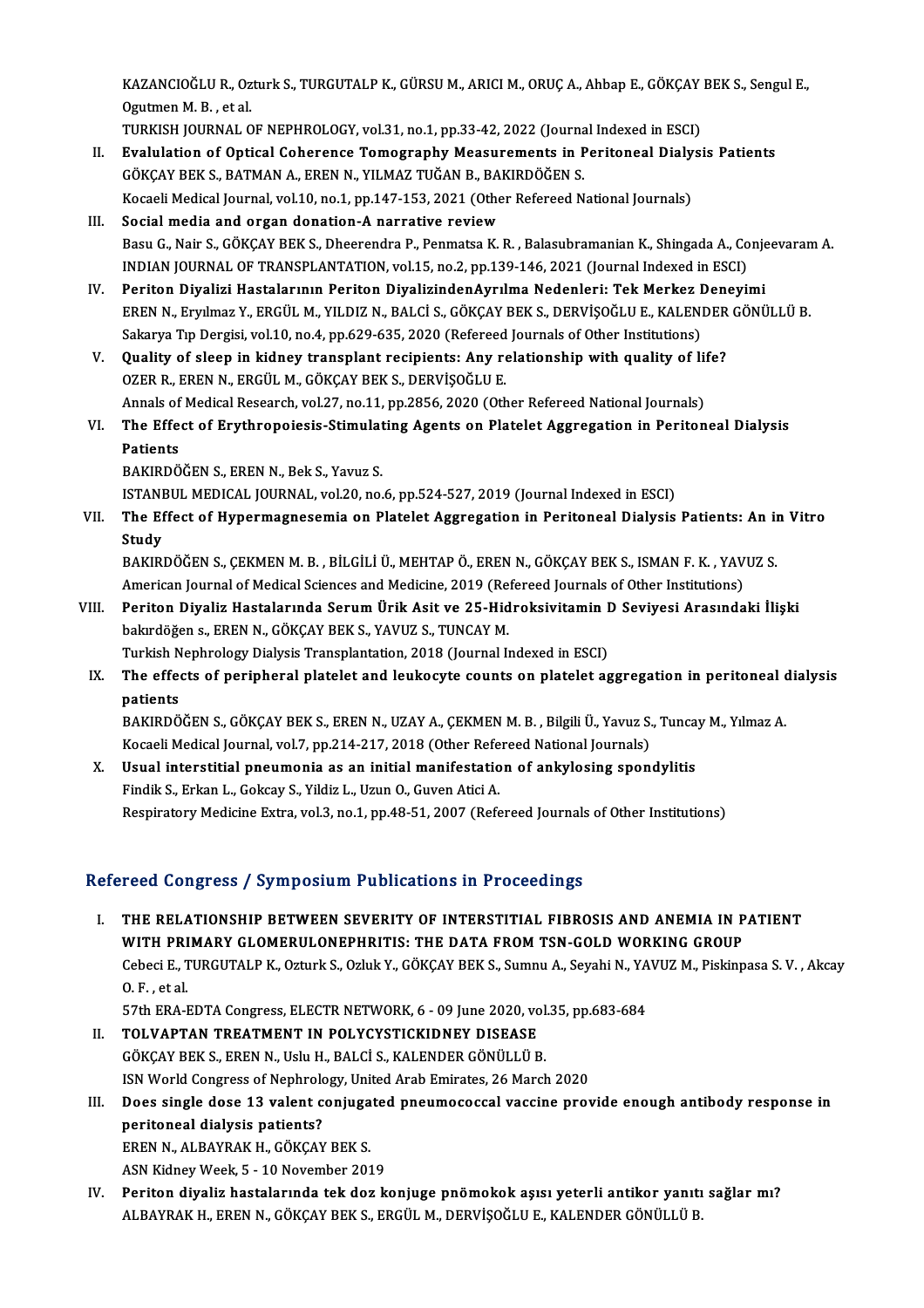26. Ulusal Nefroloji Kogresi, Turkey, 16 - 20 October 2019<br>Kandiyananal sandramlu bastalarda naritanaal ultra V. Kardiyorenal sendromlu hastalarda peritoneal ultrafiltrasyonun klinik, EKO parametreleri, hastane 36. Ulusal Nefroloji Kogresi, Turkey, 16 - 20 0<br>Kardiyorenal sendromlu hastalarda peri<br>yatışları ve yaşam kalitesi üzerine etkisi.<br>SAHİN E. EREN N. GÖKCAV REK S. ERÇÜL M Kardiyorenal sendromlu hastalarda peritoneal ultrafiltrasyonun klinik, EKO p<br>yatışları ve yaşam kalitesi üzerine etkisi.<br>ŞAHİN E., EREN N., GÖKÇAY BEK S., ERGÜL M., DERVİŞOĞLU E., KALENDER GÖNÜLLÜ B.<br>9. Uluqlararecı Katlım 8. Uluslararası Katılımlı Güncel Böbrek Hastalıkları, Hipertansiyon ve Transplantasyon Toplantısı., 10 - 14 April<br>2019 SAHIN<br>8. Ulus<br>2019<br>Borite 8. Uluslararası Katılımlı Güncel Böbrek Hastalıkları, Hipertansiyon ve Transplantasyon Toplantısı., 1<br>2019<br>VI. Periton diyaliz hastalarında sigara içiciliğinin trombosit agregasyonu üzerindeki etkisi<br>PAKIPDÖĞEN S. EREN N. 2019<br>Periton diyaliz hastalarında sigara içi<br>BAKIRDÖĞEN S., EREN N., GÖKÇAY BEK S.<br>2. International Conference on Avrarences Periton diyaliz hastalarında sigara içiciliğinin trombosit agr<br>BAKIRDÖĞEN S., EREN N., GÖKÇAY BEK S.<br>2. International Conference on Awareness, 13 - 15 December 2018<br>BNEUMOCOCCAL VACCINATION AWARENESS IN UEMODIALY BAKIRDÖĞEN S., EREN N., GÖKÇAY BEK S.<br>2. International Conference on Awareness, 13 - 15 December 2018<br>VII. PNEUMOCOCCAL VACCINATION AWARENESS IN HEMODIALYSIS EREN N., GÖKÇAY BEK S. 11THANZSINMeeting,12 -14 September 2018 VIII. PERİTON DİYALİZİ HASTALARINDA RETİNA ÖLÇÜMÜ GÖKÇAY BEK S., BATMAN A., EREN N., YILMAZ TUĞAN B. PERİTON DİYALİZİ HASTALARINDA RETİNA ÖLÇÜMÜ<br>GÖKÇAY BEK S., BATMAN A., EREN N., YILMAZ TUĞAN B.<br>SAĞLIK BAKANLIĞI ÜNİVERSİTESİ İÇ HASTALIKLARI KONGRESİ, İstanbul, Turkey, 27 - 30 June 2018<br>Kosaali ilinde bamadiyalir hastalan GÖKÇAY BEK S., BATMAN A., EREN N., YILMAZ TUĞAN B.<br>SAĞLIK BAKANLIĞI ÜNİVERSİTESİ İÇ HASTALIKLARI KONGRESİ, İstanbul, Turkey, 2<br>IX. Kocaeli ilinde hemodiyaliz hastalarındaki pnömokok aşılanma farkındalığı<br>EREN N. GÖKÇAY BEK SAĞLIK BAKANLIĞI ÜNİVERSİTESİ İÇ HASTALIKLARI KONGRESİ, İstanbul, Turkey, 27 - 30 June 2018<br>Kocaeli ilinde hemodiyaliz hastalarındaki pnömokok aşılanma farkındalığı<br>EREN N., GÖKÇAY BEK S., YÜCEL O., ALTUN E., AYDIN Z., TAY Kocaeli ilinde hemodiyaliz hastalarındaki pnömokok aşılanma farkındalığı<br>EREN N., GÖKÇAY BEK S., YÜCEL O., ALTUN E., AYDIN Z., TAYMEZ D. G. , DERVİŞOĞLU E., KALENI<br>20. ULUSAL HİPERTANSİYON VE BÖBREK HASTALIKLARO KONGRESİ, 20. ULUSAL HİPERTANSİYON VE BÖBREK HASTALIKLARO KONGRESİ, Turkey, 9 - 13 May 2018<br>X. İgA nefropatisi ve Hodgkin lenfoma birlikteliği" 20. ULUSAL HİPERTANSİYON VE BÖBREK HASTALIKLARO KONGRESİ, Turkey, 9 - 13 May 201<br>IgA nefropatisi ve Hodgkin lenfoma birlikteliği"<br>EREN N., GÖKÇAY BEK S., ŞUMNU Ş., ERGÜL M., TERZİ DEMİRSOY E., KALENDER GÖNÜLLÜ B.<br>20. Ulusa IgA nefropatisi ve Hodgkin lenfoma birlikteliği"<br>EREN N., GÖKÇAY BEK S., ŞUMNU Ş., ERGÜL M., TERZİ DEMİRSOY E., KALENDER GÖNÜLLÜ<br>20. Ulusal Hipertansiyon ve Böbrek Hastalıkları Kongresi, Cyprus (Kktc), 9 - 13 May 2018<br>"Can EREN N., GÖKÇAY BEK S., ŞUMNU Ş., ERGÜL<br>20. Ulusal Hipertansiyon ve Böbrek Hastalık<br>XI. "Genç erkek hastada multiple myelom"<br>EPCÜL M. CÖNÜLAL E. CÖKCAY PEK S. EPL 20. Ulusal Hipertansiyon ve Böbrek Hastalıkları Kongresi, Cyprus (Kktc), 9 - 13 May 2018<br>XI. "Genç erkek hastada multiple myelom"<br>ERGÜL M., GÖNÜLAL E., GÖKÇAY BEK S., EREN N., GÜVEN TAYMEZ D., KALENDER GÖNÜLLÜ B. **"Genç erkek hastada multiple myelom"**<br>ERGÜL M., GÖNÜLAL E., GÖKÇAY BEK S., EREN N., GÜVEN TAYMEZ D., KALENDER GÖNÜLL<br>20. Ulusal Hipertansiyon ve Böbrek Hastalıkları Kongresi, Cyprus (Kktc), 9 - 13 May 2018<br>"MHVQ ilişkili XI . "MHY9 ilişkili hastalıklar: farklı bir tablo farklı bir tanı" 20. Ulusal Hipertansiyon ve Böbrek Hastalıkları Kongresi, Cyp<br>**"MHY9 ilişkili hastalıklar: farklı bir tablo farklı bir tan**<br>GÖKÇAY BEK S., EREN N., ERGÜL M., KALENDER GÖNÜLLÜ B.<br>20. Ulusal Hipertansiyon ve Böhrek Hestalıkl 20. "MHY9 ilişkili hastalıklar: farklı bir tablo farklı bir tanı"<br>GÖKÇAY BEK S., EREN N., ERGÜL M., KALENDER GÖNÜLLÜ B.<br>20. Ulusal Hipertansiyon ve Böbrek Hastalıkları Kongresi, Cyprus (Kktc), 9 - 13 May 2018<br>20. Ulusal Hi GÖKÇAY BEK S., EREN N., ERGÜL M., KALENDER GÖNÜLLÜ B.<br>20. Ulusal Hipertansiyon ve Böbrek Hastalıkları Kongresi, Cyp<br>XIII. "Ertapenem iliskili delirvum: olgu serisi" 20. Ulusal Hipertansiyon ve Böbrek Hastalıkları Kongresi, Cyprus (Kktc), 9 - 13 May 2<br>**"Ertapenem ilişkili deliryum: olgu serisi"**<br>EREN N., GÖKÇAY BEK S., ERGÜL M., ERCAN H., ÇAYIR B. F. , KALENDER GÖNÜLLÜ B.<br>20. Ulusal Hi "Ertapenem ilişkili deliryum: olgu serisi"<br>EREN N., GÖKÇAY BEK S., ERGÜL M., ERCAN H., ÇAYIR B. F. , KALENDER GÖNÜLLÜ B.<br>20. Ulusal Hipertansiyon ve Böbrek Hastalıkları Kongresi, Cyprus (Kktc), 9 - 13 May 2018<br>"Bifomniain EREN N., GÖKÇAY BEK S., ERGÜL M., ERCAN H., ÇAYIR B. F. , KALE<br>20. Ulusal Hipertansiyon ve Böbrek Hastalıkları Kongresi, Cyprus<br>XIV. "Rifampisin kulanımı sonrası gelişen akut böbrek hasarı"<br>CÖKÇAY PEK S. EREN N. ERÇÜL 20. Ulusal Hipertansiyon ve Böbrek Hastalıkları Kongresi, Cyprus (Kktc), 9 - 13 May 2018<br>"Rifampisin kulanımı sonrası gelişen akut böbrek hasarı"<br>GÖKÇAY BEK S., EREN N., ERGÜL M., GÖNÜLAL E., KALENDER GÖNÜLLÜ B. 0. Ulusal Hipertansiyon ve Böbrek Hastalıkları Kongresi, Cyprus (Kktc), 9 - 13 May 2018 GÖKÇAY BEK S., EREN N., ERGÜL M., GÖNÜLAL E., KALENDER GÖNÜLLÜ B.<br>0. Ulusal Hipertansiyon ve Böbrek Hastalıkları Kongresi, Cyprus (Kktc), 9 - 13 May 201<br>XV. "Kocaeli ilinde hemodiyaliz hastalarındaki pnömokok aşılanma fark 0. Ulusal Hipertansiyon ve Böbrek Hastalıkları Kongresi, Cyprus (Kktc), 9 - 13 May 2018<br>"Kocaeli ilinde hemodiyaliz hastalarındaki pnömokok aşılanma farkındalığı"<br>EREN N., GÖKÇAY BEK S., YÜCEL O. K. , Arısoy Altun E., AYDI "<mark>Kocaeli ilir</mark><br>EREN N., GÖI<br>GÖNÜLLÜ B.<br>20. Ulusel Hi EREN N., GÖKÇAY BEK S., YÜCEL O. K. , Arısoy Altun E., AYDIN Z., GÜVEN TAYMEZ D., DERV<br>GÖNÜLLÜ B.<br>20. Ulusal Hipertansiyon ve Böbrek Hastalıkları Kongresi, Cyprus (Kktc), 9 - 13 May 2018<br>"ATİBİK HEMOL İTİK ÜBEMİK SENDBOM T GÖNÜLLÜ B.<br>20. Ulusal Hipertansiyon ve Böbrek Hastalıkları Kongresi, Cyprus (Kktc), 9 - 13 May 2018<br>XVI. "ATİPİK HEMOLİTİK ÜREMİK SENDROM TEDAVİSİNDE ECULİZUMAB TEDAVİSİ: TEK MERKEZ<br>DENEVİMİ" 20. Ulusal Hi<mark>j</mark><br>**"ATİPİK HE**<br>DENEYİMİ"<br>EPEN N. CAT DENEYİMİ"<br>EREN N., ÇATAN F., BAKIRDÖĞEN S., GÖKÇAY BEK S., UZAY A., ERYILMAZ Y., MEHTAP Ö., KALENDER GÖNÜLLÜ B. DENEYİMİ"<br>EREN N., ÇATAN F., BAKIRDÖĞEN S., GÖKÇAY BEK S., UZAY A., ERYILMAZ Y., MEHTAP Ö., KALENDER GÖNÜLLÜ I<br>34. Ulusal Nefroloji, Hipertansiyon, Diyaliz ve Transplantasyon Kongresi, Antalya, Turkey, 18 - 22 October 2017 EREN N., ÇATAN F., BAKIRDÖĞEN S., GÖKÇAY BEK S., UZAY A., ERYILMAZ Y., MEHTAP Ö., KALENDER GÖN<br>34. Ulusal Nefroloji, Hipertansiyon, Diyaliz ve Transplantasyon Kongresi, Antalya, Turkey, 18 - 22 Octobe<br>XVII. ATİPİK HEMO 34. Ulusal Ne<br><mark>ATİPİK HEI</mark><br>DENEYİMİ.<br>EREN N. GA' ATİPİK HEMOLİTİK ÜREMİK SENDROM TEDAVİSİNDE ECULİZUMAB TEDAVİSİ: TEK MERKEZ<br>DENEYİMİ.<br>EREN N., ÇATAN F. T. , BAKIRDÖĞEN S., GÖKÇAY BEK S., ERYILMAZ Y., MEHTAP Ö., KALENDER GÖNÜLLÜ B.<br>24 Hlucal Nefraloji Hinertangiyen Diyal DENEYİMİ.<br>EREN N., CATAN F. T. , BAKIRDÖĞEN S., GÖKCAY BEK S., ERYILMAZ Y., MEHTAP Ö., KALENDER GÖNÜLLÜ B. XVIII. Reasons for drop-out of peritoneal dialysis patients in a tertiary care hospital: single center<br>experince 34. Ulusal Nefroloji, Hipertansiyon, Diyaliz ve Transplantasyon Kongresi, Turkey, 18 - 22 October 2017 Reasons for drop-out of peritoneal dialysis patients in a tertiary care hospital: single center<br>experince<br>EREN N., ERYILMAZ Y., BAKIRDÖĞEN S., GÖKÇAY BEK S., GÖNÜLLÜ N. N. , DERVİŞOĞLU E., KALENDER GÖNÜLLÜ B.<br>12 th EuroPD experince<br>EREN N., ERYILMAZ Y., BAKIRDÖĞEN S., GÖF<br>13 th EuroPD meeting, 4 - 07 October 2017<br>Dees shnanis sutamagalexinus infection EREN N., ERYILMAZ Y., BAKIRDÖĞEN S., GÖKÇAY BEK S., GÖNÜLLÜ N. N. , DERVİŞOĞLU E., KALENDER GÖNÜLLÜ<br>13 th EuroPD meeting, 4 - 07 October 2017<br>XIX. Does chronic cytomegalovirus infection increase arterial stiffness in perit 13 th EuroPD meeting, 4 - 07 October 2017<br>Does chronic cytomegalovirus infection increase arterial stiffness in peritoneal dialysis patients ?<br>EREN N., ÇATAN F. T. , ERALDEMİR F. C. , GÖKÇAY BEK S., BAKIRDÖĞEN S., GÖNÜLLÜ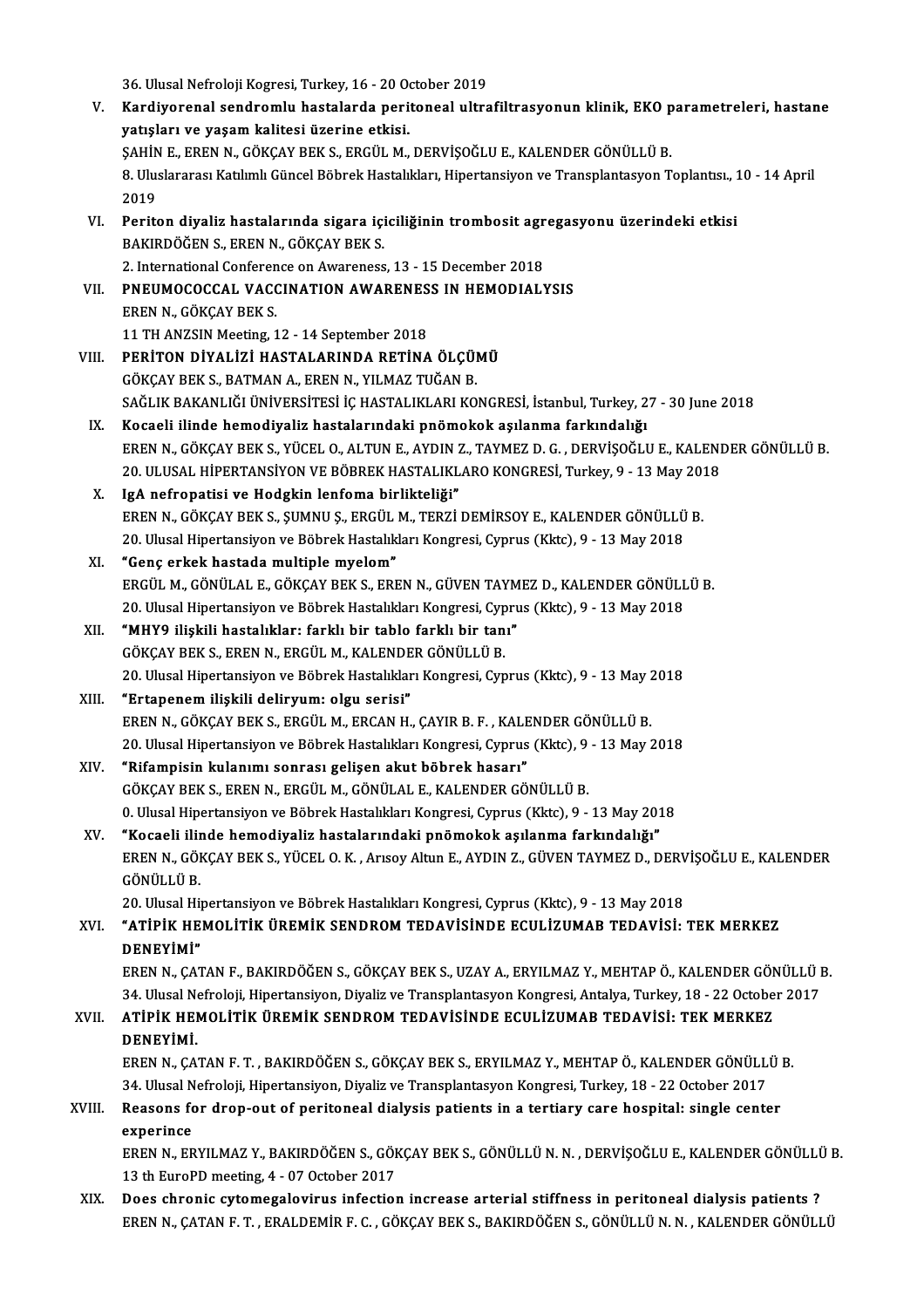|             | В.                                                                                                            |
|-------------|---------------------------------------------------------------------------------------------------------------|
|             | 13 th EuroPD meeting, Dublin, Ireland, 4 - 07 October 2017                                                    |
| XX.         | "Kronik Sitomegalovirus enfeksiyonu periton diyalizi hastalarında arteriyel sertliği arttırır mı?"            |
|             | EREN N., ÇATAN F., ERALDEMİR F. C., GÖKÇAY BEK S., BAKIRDÖĞEN S., KALENDER GÖNÜLLÜ B.                         |
|             | 19. Ulusal Hipertansiyon ve Böbrek Hastalıkları Kongresi, 10 - 14 May 2017                                    |
| XXI.        | "Wernicke ensefalopatisi gelişen olgularımız"                                                                 |
|             | EREN N., BELEVİ A., ERGÜL M., GÖKÇAY BEK S., KALENDER GÖNÜLLÜ B., YEĞENAĞA I.                                 |
|             | 19. Ulusal Hipertansiyon ve Böbrek Hastalıkları Kongresi, 10 - 14 May 2017                                    |
| XXII.       | Periton diyaliz hastalarının kanında in vitro magnezyum ilavesiyle oluşturulan hipermagnezeminin              |
|             | trombosit agregasyonu üzerindeki etkileri.                                                                    |
|             | BAKIRDÖĞEN S., ÇEKMEN M. B., bilgili ü., EREN N., GÖKÇAY BEK S.                                               |
|             | 19. Ulusal Hipertansiyon ve Böbrek Hastalıkları Kongresi, Turkey, 10 - 14 May 2017                            |
| XXIII.      | Wernicke ensefalopatisi gelişen olgularımız                                                                   |
|             | EREN N., belevi a., Ergül M., GÖKÇAY BEK S., KALENDER GÖNÜLLÜ B., YEĞENAĞA I.                                 |
|             | 19. Ulusal Hipertansiyon ve Böbrek Hastalıkları Kongresi, Turkey, 10 - 14 May 2017                            |
| XXIV.       | Kronik sitolomegavirus enfeksiyonu periton diyalizi hastalarında arteriyel sertliği arttırır mı?              |
|             | EREN N., Çatan F. T., ERALDEMİR F. C., GÖKÇAY BEK S., KALENDER GÖNÜLLÜ B.                                     |
|             | 19. Ulusal Hipertansiyon ve Böbrek Hastalıkları Kongresi, Girne, Cyprus (Kktc), 10 - 14 May 2017, pp.15       |
| XXV.        | Sürekli ayaktan periton diyalizi hastalarında ESA kullanımının trombosit agregasyonuna etkisi                 |
|             | BAKIRDÖĞEN S., EREN N., GÖKÇAY BEK S., Yamaner S.                                                             |
|             | VI. İstanbul Dahiliye Klinikleri Buluşması, Turkey, 18 - 20 November 2016                                     |
| XXVI.       | "Renal tubuler asidozun neden olduğu ciddi hipokalemi ve solunum sıkıntısı ile başvuran hasta"                |
|             | EREN N., ARVAS H., GÖKÇAY BEK S., ATAR G. E. , ERYILMAZ Y., KALENDER GÖNÜLLÜ B., YEĞENAĞA I.                  |
|             | 18. Ulusal Hipertansiyon ve Böbrek Hastalıkları Kongresi, 11 - 15 May 2016                                    |
| XXVII.      | "Gastrointestinal stromal tümör olan bir hastada Sunitinib tedavisi sırasında gelişen nefrotik                |
|             | sendrom tablosu"                                                                                              |
|             | EREN N., IŞIK S., GÖKÇAY BEK S., ERYILMAZ Y., KALENDER GÖNÜLLÜ B., YEĞENAĞA I.                                |
|             | 18. Ulusal Hipertansiyon ve Böbrek Hastalıkları Kongresi, 11 - 15 May 2016                                    |
| XXVIII      | Kokain kullanımına bağlı akut böbrek hasarı"                                                                  |
|             | EREN N., GÖKÇAY BEK S., ATAR G. E., ERYILMAZ Y., KALENDER GÖNÜLLÜ B.                                          |
|             | 32. Ulusal Nefroloji Diyaliz ve Transplantasyon kongresi, Antalya, Turkey, 21 - 25 October 2015               |
| <b>XXIX</b> | Acinetobacter baumannii peritonitis in two patients receiving continuous ambulatory peritoneal                |
|             | dialysis                                                                                                      |
|             | EREN N., TUNCAY M., TOSUN M., GÖKÇAY BEK S., KALENDER GÖNÜLLÜ B., YEĞENAĞA I.                                 |
|             | 12th European peritoneal dialysis meeting, 2 - 05 October 2015                                                |
| XXX.        | "Serum ve idrar NGAL düzeyleri kritik hastalarda ABH şiddeti ile ilişkilidir"                                 |
|             | KAMIŞ F., YEĞENAĞA I., GÖKÇAY BEK S., BAYDEMİR C., MUSUL M., KALENDER GÖNÜLLÜ B., BAYKARA Z. N.               |
|             | 31. Ulusal Nefroloji Hipertansiyon Diyaliz ve Transplantasyon Kongresi, Antalya, Turkey, 22 - 26 October 2014 |
| XXXI.       | Malondialdehyde glutathione peroxidase nitric oxide superoxide dismutase brain derived                        |
|             | neurotrophic factor levels in with and without depression patients treated with continuous                    |
|             | ambulatory peritoneal dialysis                                                                                |
|             | ERALDEMİR F. C., GÖKÇAY BEK S., ÖZSOY Ö. D., BATMAN A., KUM T.                                                |
|             | IFCC WOorldlab Istanbul 2014, 22 - 26 June 2014, vol.52                                                       |
| XXXII.      | Plasma ghrelin levels in peritoneal dialysis patients                                                         |
|             | GÖKÇAY BEK S., EREN N., ERALDEMİR F. C. , BATMAN A., DERVİŞOĞLU E.                                            |
|             | 51st ERA-EDTA Congress, Amsterdam, Netherlands, 31 May - 03 June 2014                                         |
| XXXIII.     | THE EFFECTS OF SERUM LEPTIN LEVELS ON THROMBOCYTE AGGREGATIONS IN PERITONEAL                                  |
|             | DIALYSIS PATIENTS                                                                                             |
|             | Bakirdogen S., EREN N., MEHTAP Ö., Bek S., Cekmen M. B., Yilmaz A.                                            |
|             | 50th European-Renal-Association - European-Dialysis-and-Transplant-Association Congress, İstanbul, Turkey, 18 |
|             | 21 May 2013, vol.28, pp.435-436                                                                               |